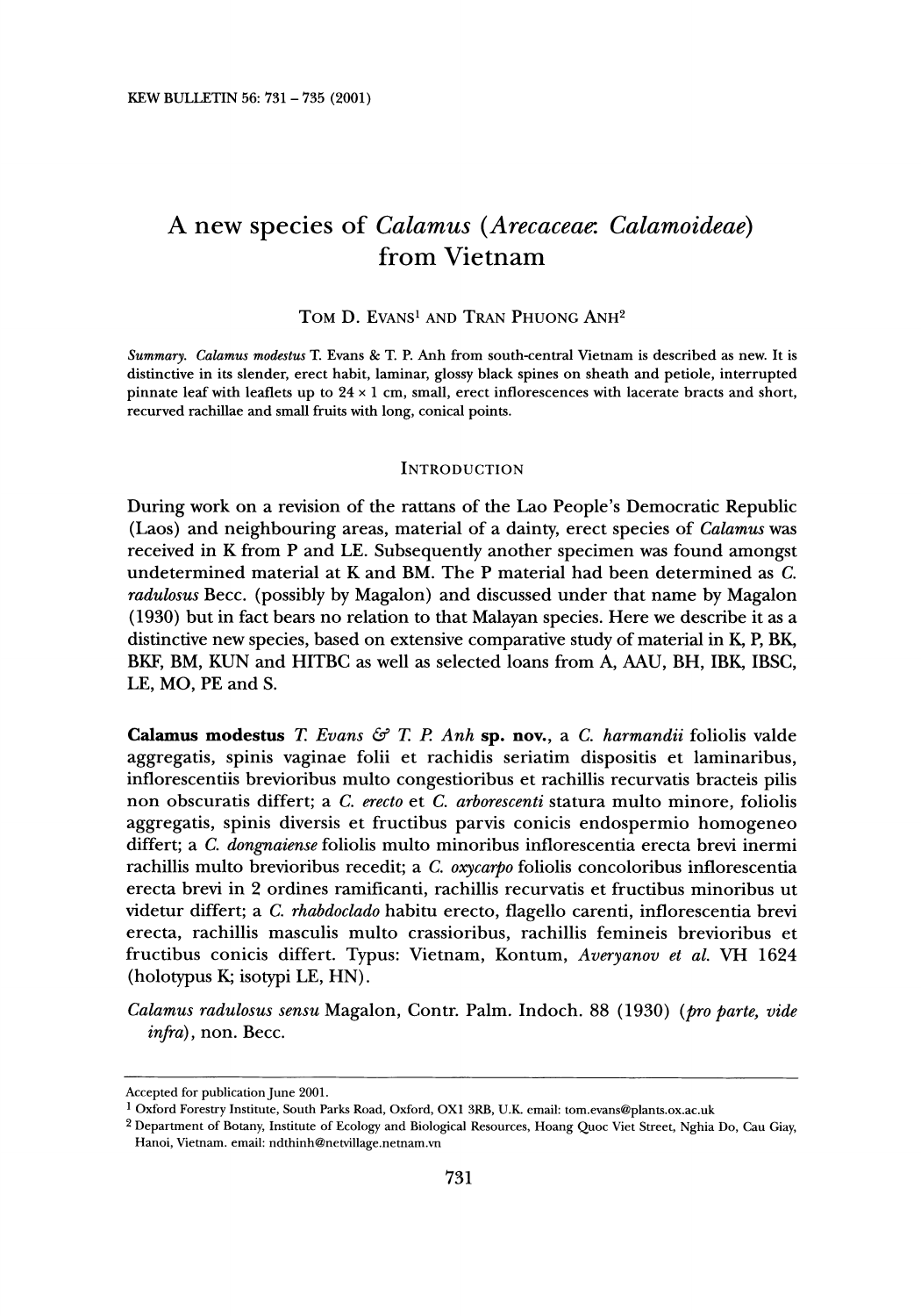**Slender, erect, ecirrate, eflagellate rattan up to 4 m tall, often less than 0.5 m. Stem without sheath 11 - 12 mm diam., with sheath 19 - 21 mm. Leaves 0.8 - 1 m in total length, sheaths crowded and overlapping, tubular for only 1 - 2 cm, distally split but the two margins then overlapping for 2 - 3 cm before diverging, thinly covered with pale brown or whitish indumentum, the sheath surface itself patterned with longitudinal furrows corresponding to the positions of the spines during their development, spines laminar, elastic, glossy black, up to 2.5 cm long**  but often shorter, mostly arranged in parallel, curved,  $\pm$  horizontal rows, the **spaces between rows unarmed, ocrea forming a fibrous, lacerate collar up to 3 cm long around the spear leaf, armed as the sheath and inconspicuous amongst the crowded petiole bases; knee absent, petiole on upper leaves 35 - 45 cm,**  slender, ± rounded with a slight channel adaxially, armed all around with spines **like the sheath, these quite numerous proximally and leaving furrows as on the sheath, becoming very sparse distally, rachis becoming acutely bifaced adaxially, very slender and almost unarmed; leaflets linear-lanceolate, 23 - 27 on each side,**  up to  $24 \times 1$  cm, arranged in groups of  $2 - 5$  on each side of the rachis, the **groups 6 - 8 cm apart proximally, becoming closer together distally and eventually becoming sub-regular or regular, the terminal pair free at the base, neighbouring leaflets slightly divaricate but all angled**  $\pm$  **away from the stem, lacking indumentum but slightly paler green abaxially, central costa conspicuous adaxially, this and two other veins bearing many short black bristles, abaxially with no conspicuous costa and no bristles, leaflet margins with many pale-based dark-brown bristles, transverse veinlets quite widely spaced, sinuous, sometimes interrupted. Male inflorescences erect, branched to two orders, 20 - 36 cm long, unarmed, the axis only 2 - 3 mm diam.; prophyll approximately half the length of the inflorescence, this and the other primary bracts tightly sheathing at the base, deeply lacerate at the mouth, sometimes exceeding the base of the primary branches, covered in thick beige indumentum; partial inflorescences up to 10 cm, appressed, the secondary bracts truncate, quite loosely sheathing, exceeding the base of the rachilla and thus splitting or tattering; rachillae up to 3 cm long, the distal ones shorter, strongly recurved whilst flowers still in bud, the rachilla bracts short and broadly funnel-shaped, clearly zoned when dry with a dark brown base and paler, cinnamon margin, the mouth 3.5 - 4 mm wide, the flowers**  along one side at 3.5 mm intervals, angled outwards and distally at about 45°, **involucre almost wholly inserted, flowers in available material in bud, only 2 mm long. Female inflorescences as the male except 18 - 52 cm long, the axis up to 4 mm diam., rachillae to 2.5 cm, rachilla bracts tattering later, involucrophore epedicellate, that and the involucre inserted within the rachilla bract, immature flowers in bud 3.5 mm long with calyx 3 mm, shallowly lobed to about 20% of its length. Fruiting perianth explanate. Fruit elongate-ovoid, 14 - 15 x 6 mm, widest about 40% above the base and from there forming a long, even, conical beak, epicarp scales in about 20 vertical rows, orange-brown with an irregular, erose, dark brown tip, fine, dark brown submarginal lines and chaffy, pale-brown margins, unchannelled; seed 7 x 2 mm, unevenly cylindrical with pointed ends, endosperm homogeneous. Fig. 1.**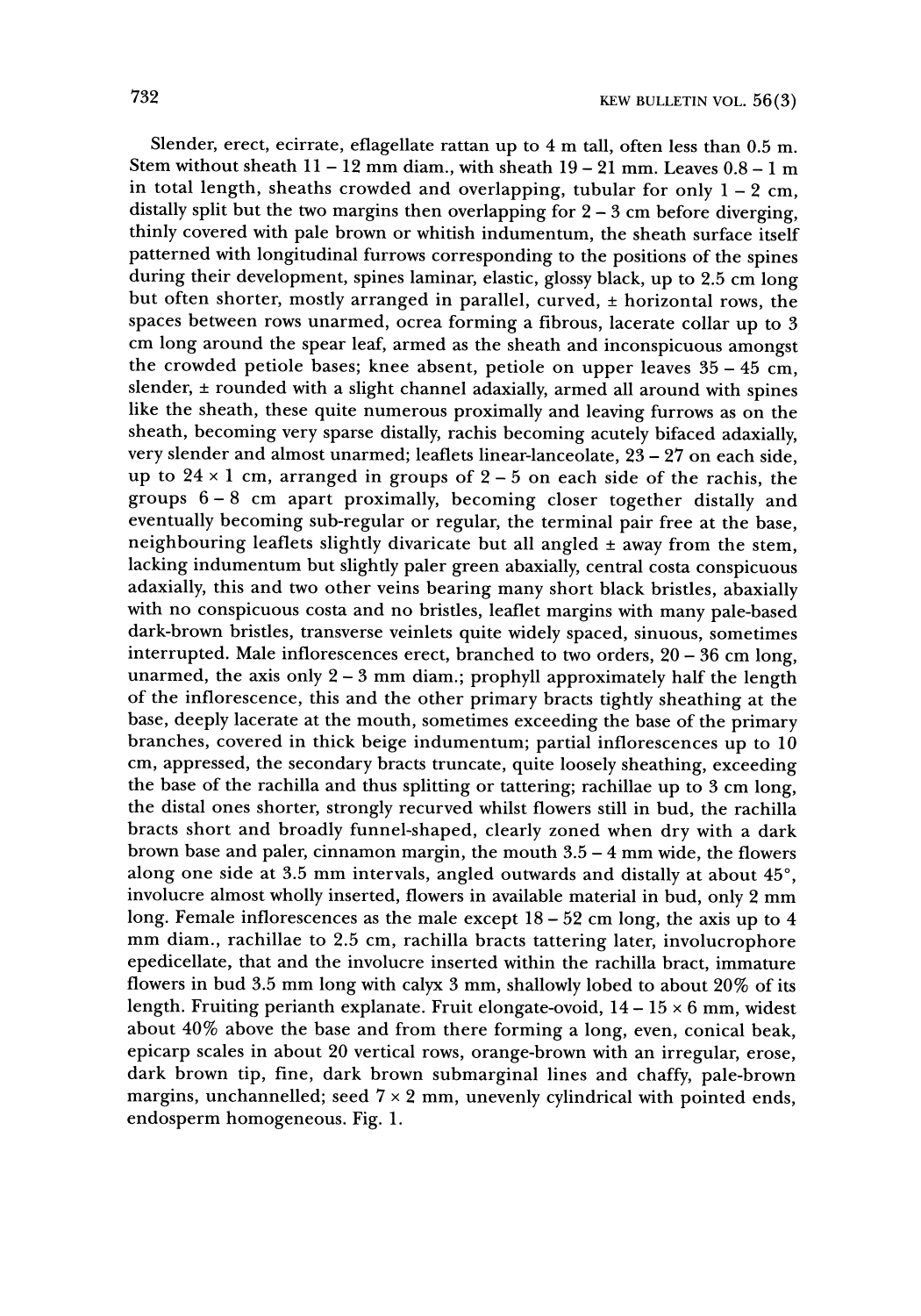

**FIG. 1. Calamus modestus. A whole leaf and stem tip; B middle section of leaf; C leaflet surfaces adaxial (lower picture) and abaxial; D leaf bases and leaf sheath; E male inflorescence habit; F infructescence tip, with several rachillae; G fruit; H male rachilla, part. A - D from Averyanov et al. VH1624, E - H from Magalon 5. Drawn by Rosemary Wise.**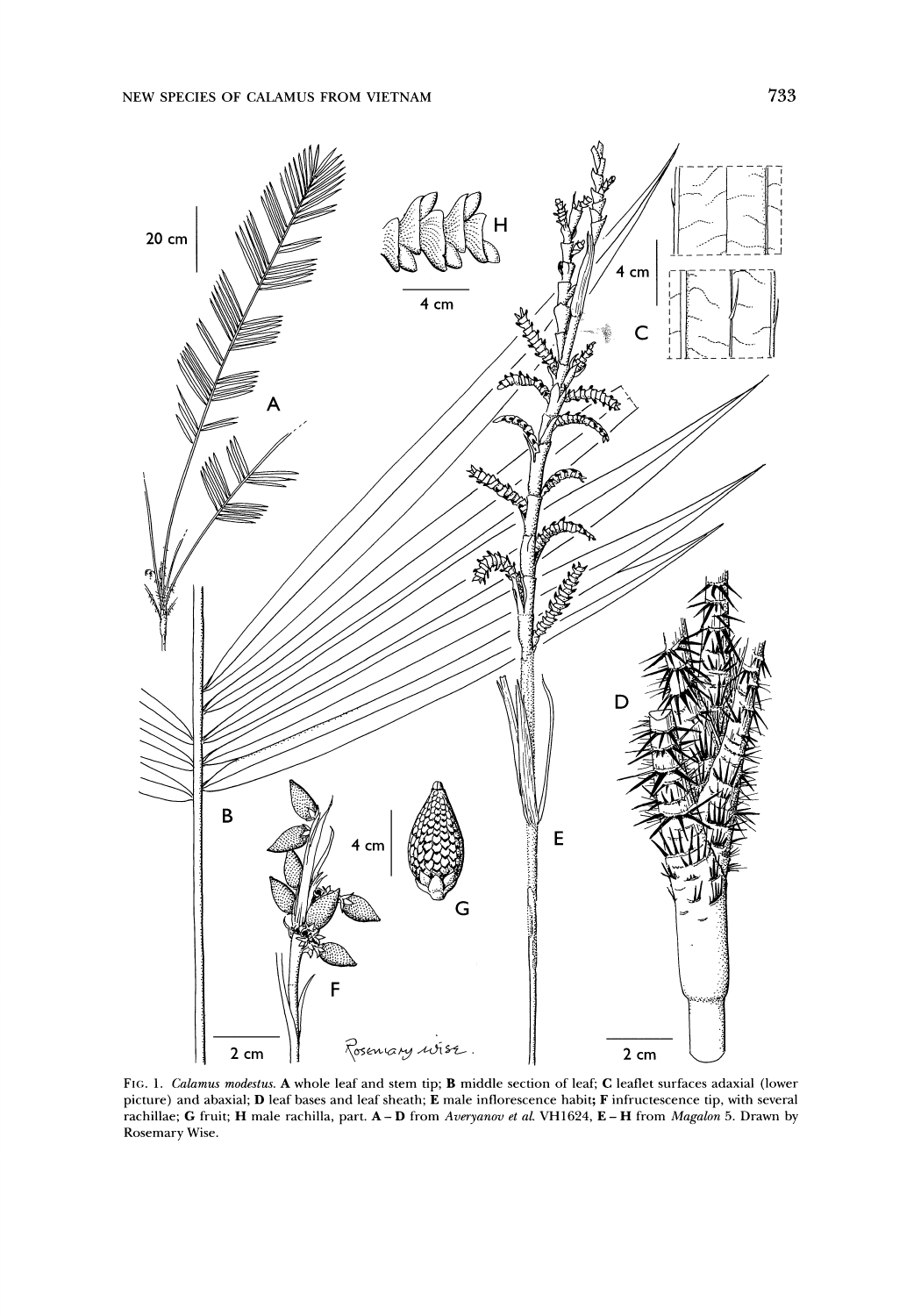**DISTRIBUTION AND HABITAT. Vietnam (central Annam) in Kontum, Thua-Thien - Hue and (probably) Quang Nam - Da Nang provinces. Very common, reportedly 'sometimes dominant' at 1100 - 1200 and 1900 - 2000 m in primary evergreen forest on north- or north-west facing slopes.** 

**MATERIAL EXAMINED. VIETNAM (CENTRAL ANNAM): Kontum Province, Dak Gley Distr., 14 Nov. 1995, (pist.), Averyanov et al. VH 1624 (holotype K; isotypes LE, HN); Kontum Province, Ngoc Linh mountain system on the slope leading up to Ngoc Gua peak, (ster.), 9 April 1995, Averyanov et. al. VH 1251 (K, LE, HN); Thua Thien -**  Hué Province, Hué, undated, (stam., pist. and fr.), *Magalon* 5 (P); ?Quang Nam -**Da Nang Province, near summit of Mount Bani, 25 km from Da Nang ['Tourane'],**  May – July 1927, (stam.), *Clemens, J. & M. S.* 4282 (K, BM).

**FLOWERING. Half-grown flowers in bud, November.** 

**USES. The 'fresh young leaves' (possibly the cabbage?) are reportedly eaten by local people.** 

**NOTES. Magalon's specimen is clearly referable to C. modestus and his (1930) published description fits it in many ways but overall appears to be a composite of two or more species. For example, he describes a plant which is clustering and up to 1 m tall or sometimes solitary and up to 3 m tall, but then describes in detail a flagellum 5 - 6 m long (certainly not shown by this material and incompatible with the erect habit). This means we cannot be sure that his detailed notes on distribution refer only to this species.** 

**Magalon (1930) also suggests that the species is hapaxanthic, which would represent the only instance of this life-history in the genus. However, we believe he was mistaken since the K material contains the distal 10 - 15 internodes of two stems, each with an entire uppermost leaf still attached, and in contrast to the situation in all hapaxanthic rattans these leaves are not grossly reduced in size prior to flowering.** 

**The taxonomic affinities of this species in relation to the scheme given by Beccari (1908) are not clear. Its general appearance and some details suggest a dwarfed, erect C. rhabdocladus, another species whose position is not clear under Beccari's system.** 

**C. modestus should also be sought in south-eastern Laos.** 

### **ACKNOWLEDGEMENTS**

**The work was funded by the Department of the Environment of the UK government through the Darwin Initiative for the Survival of Species as a part of the project 'Diversity and sustainable use of rattans in Lao PDR'. Work in Laos is conducted in cooperation with the Forestry Research Centre of the National Agriculture and Forestry Research Institute. TDE would like to thank his Lao colleagues, Khamphone Sengdala, Oulathong V. Viengkham and Banxa Thammavong for their collaboration in the project, John Dransfield and Nick Brown for supervising the work and the following herbaria for loans or information: A, AAU, BH, BK, BKF, HITBC, HN, IBK, IBSC, K, KUN, LE, MO, P, PE and S. John Dransfield kindly supplied the Latin translation.**